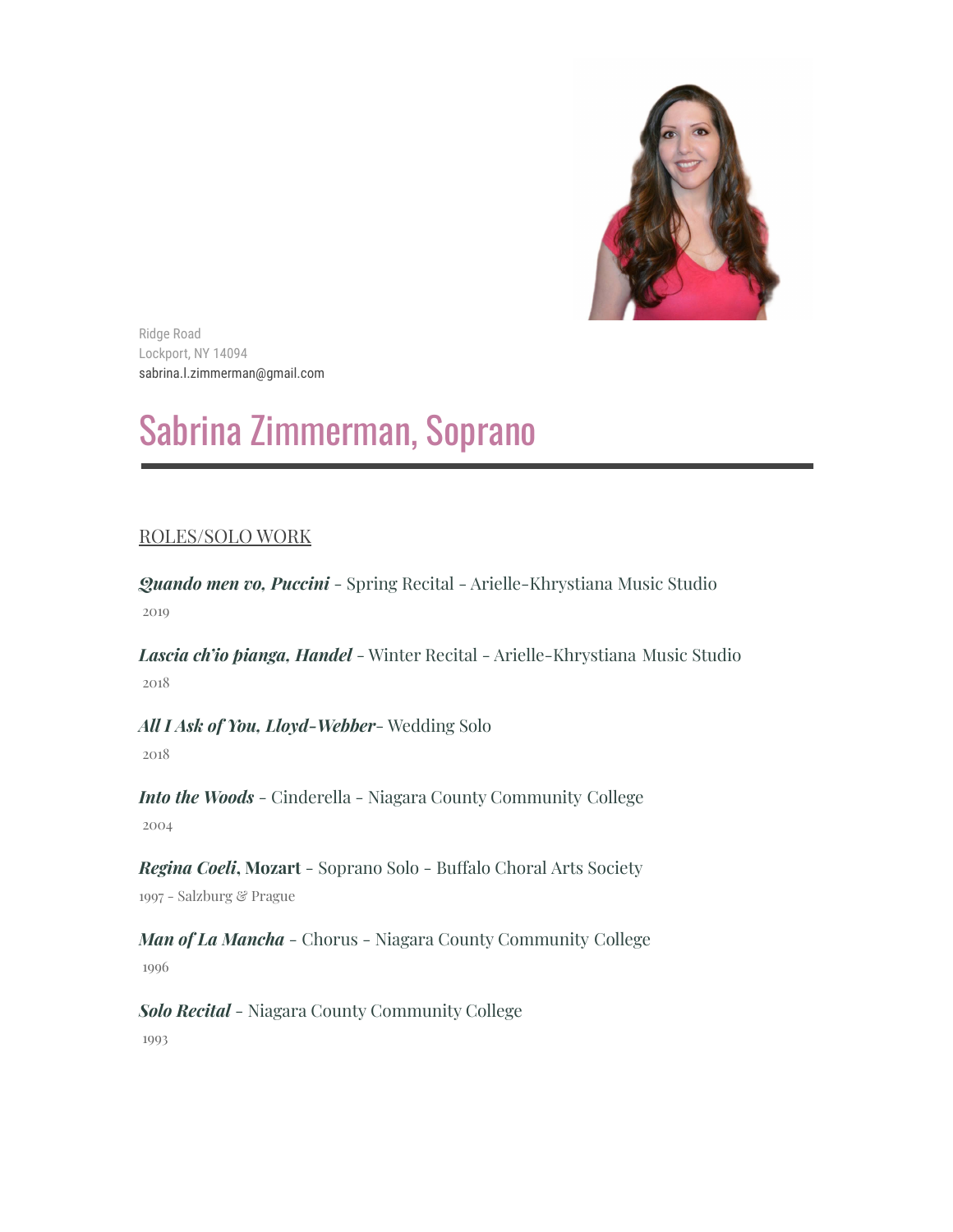## TEACHING EXPERIENCE

## **Arielle-Khrystiana Music Studio - Lockport, NY** *— Voice & Piano Teacher; Creative Director*

2019-2020

#### **D'Amico's Music Studio - Niagara Falls, NY** *— Voice Teacher*

2008-2009

**Music School of Niagara - Niagara Falls, NY** *— Voice Teacher* 2007-2008

**Home Music Studio - Niagara Falls, NY** *— Voice Teacher*

2006-2007

**Hope United Methodist Church - Sanborn, NY** *— Director of Music; Soloist* 1992-1993

#### EDUCATION

# **Core Singer Essentials** Oct. 2020 - April 2021, Online

## **Music for Wellness: An Integrative Approach - Berklee Online**

Aug. 2018

# **Introduction to Classical Music - Yale (via Coursera online)**

Dec. 2018

# **Niagara County Community College**

Sept. 1989 - May 1993, Associates in Music

## AFFILIATIONS

**Buffalo Choral Arts Society** *- Member/Soloist* 1997-1999